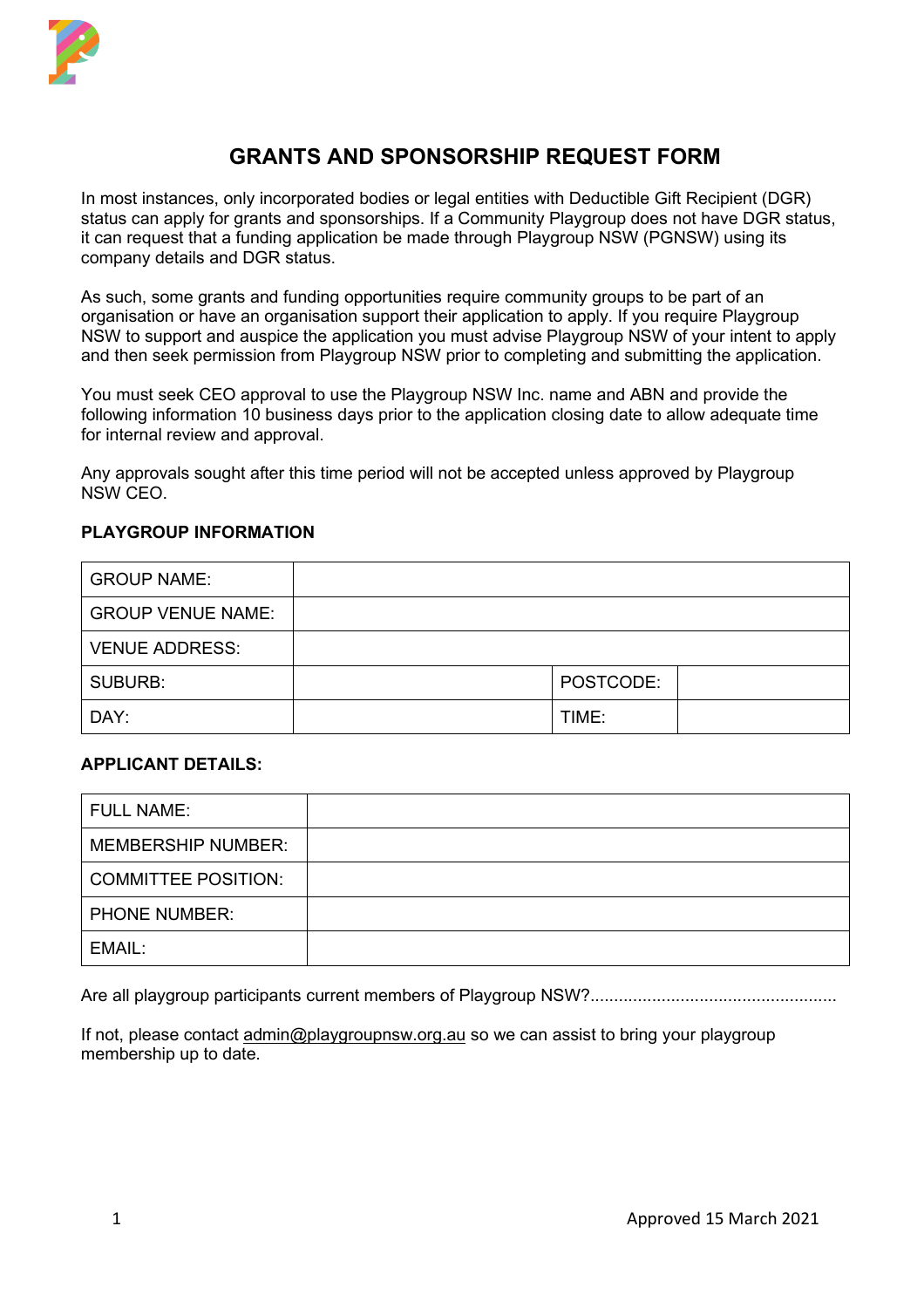

Current number of members?................................................................................................................

Have all members been informed of the grant and the proposed purpose of use?

………………..………………………………………………………………………………………………

#### **GRANT / SPONSORSHIP DETAILS:**

| <b>FUNDER NAME:</b>                                                     |                      |  |
|-------------------------------------------------------------------------|----------------------|--|
| <b>GRANT NAME:</b>                                                      |                      |  |
| <b>ELIGIBILITY CRITERIA</b>                                             |                      |  |
| <b>CONFIRM HOW THE</b><br><b>ELIGIBILITY</b><br><b>CRITERIA IS MET:</b> |                      |  |
| <b>AMOUNT REQUESTED:</b>                                                | <b>CLOSING DATE:</b> |  |

# **INTENDED USE OF FUNDING – Please provide a description of the project:**



**PROJECTED COST OF PROJECT –** Please provide a breakdown of costing for planned use of funds and ensure that the PGNSW Administration Fee of 10% (total grant funds) is included as part of the budget**.**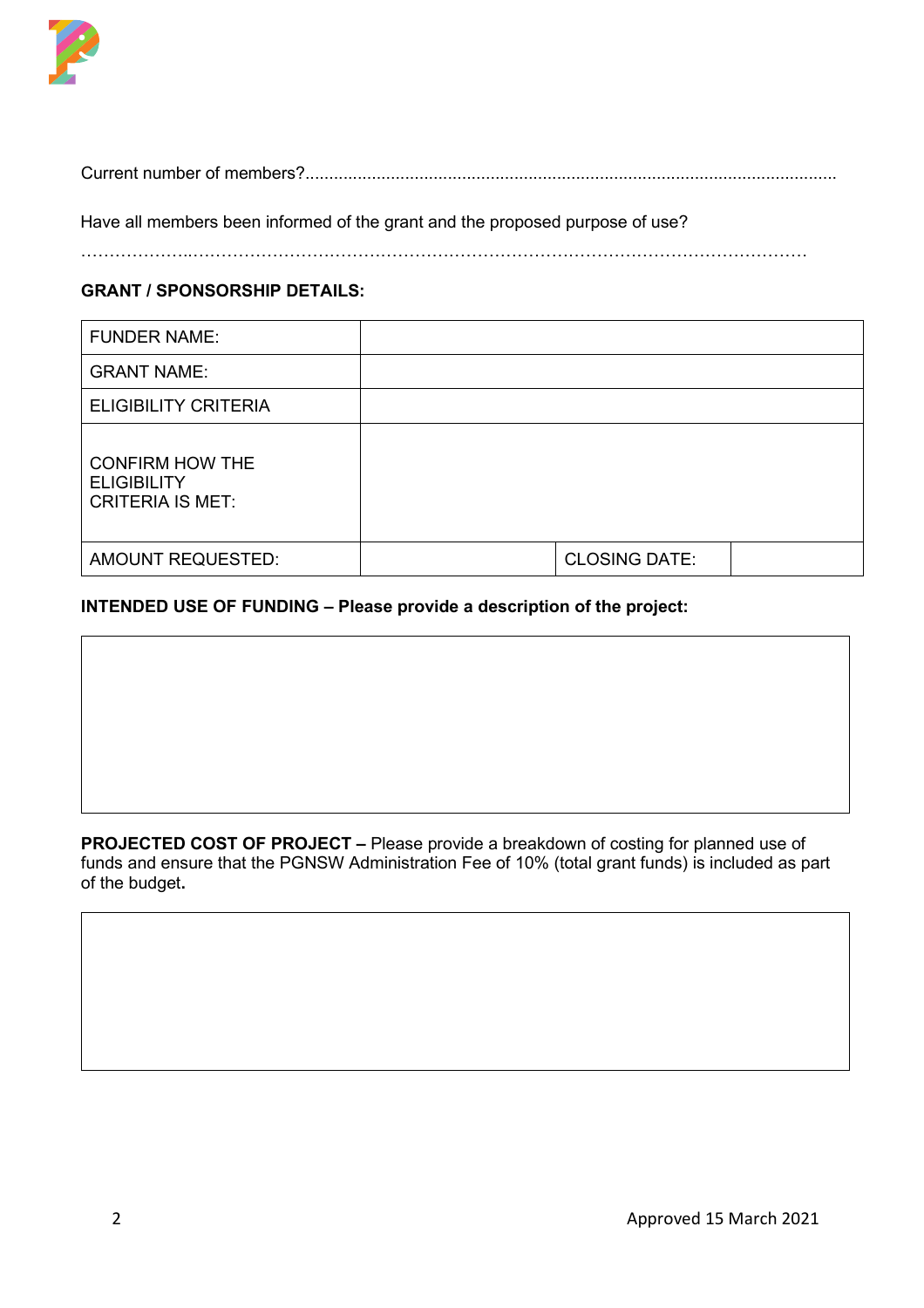

- I confirm that the information provided in this form is true and accurate.
- I agree that should we be successful, funding will be used in accordance with the objectives and deliverables of the funding provider.
- I agree to notify Playgroup NSW of any changes to the grant application as soon as possible.
- I agree to complete the project in accordance with the specified timeframes provided by the funding provider.
- I have read the CP001 Playgroup NSW Grants and Sponsorship Policy and agree to adhere to all the terms and conditions.
- I agree to provide copies of all receipts associated with the project to PGNSW via email so that the funds can be acquitted.
- I understand that I cannot use the Playgroup NSW Inc name or ABN in a grants process without signed permission from the CEO, and should permission be granted, that any funds must be disbursed to Playgroup NSW in the first instance.
- I agree to advise Playgroup NSW on [grants@playgroupnsw.org.au](mailto:grants@playgroupnsw.org.au) if I cease attending this playgroup.

# **Signed for and on behalf of:**

| Playgroup Name:        |  |
|------------------------|--|
| Applicant's Full Name: |  |
| <b>Committee Role:</b> |  |
| Signature:             |  |
| Date:                  |  |
| Witnessed by:          |  |
| Playgroup Name:        |  |
| Applicant's Full Name: |  |
| <b>Committee Role:</b> |  |
| Signature:             |  |
| Date:                  |  |